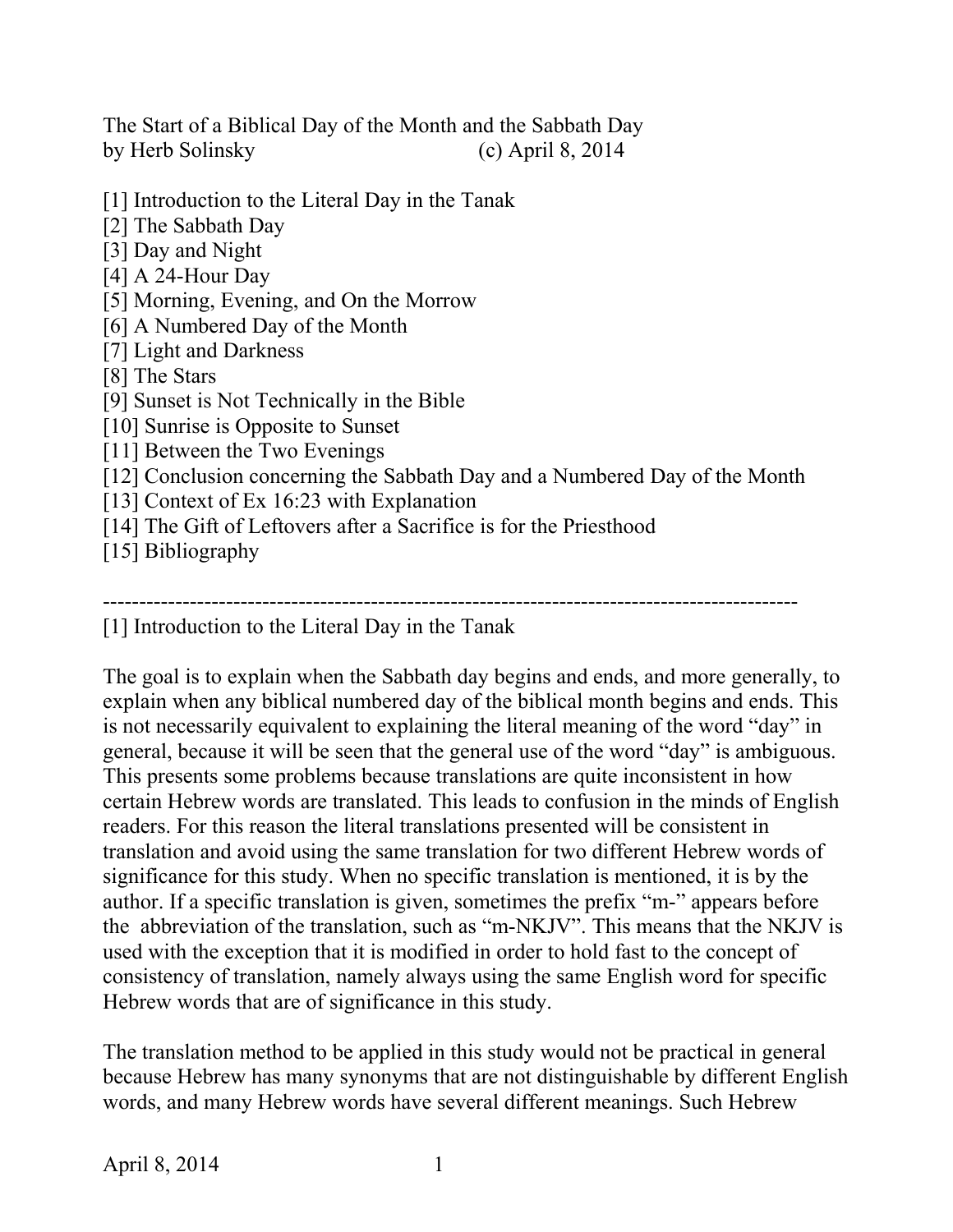words cannot always be translated with the same English word and still maintain normal sense.

The method of discovery to be employed is to first establish some preliminary approximate findings for some words, and then later return to discuss some of those words again and achieve a more refined understanding, but nothing contradictory. Patience is needed with this approach of letting the context determine the meaning rather than some lexicon or dictionary. All such reference works are modern; there is no known Hebrew dictionary that was made in ancient times.

# [2] The Sabbath Day

In Gen 2:2-3 we read, "And on the seventh day [3117 *yom*] [the] Almighty ended His work which He had done, and He rested [7673 *shabat* (verb)] on the seventh day [*yom*] from all His work which He had done. Then [the] Almighty blessed the seventh day [*yom*] and sanctified it, because in it [He] rested [7673 *shabat* (verb)] from all His work that [the] Almighty created for preparing." As indicated above, whenever the translation "day" occurs in this study, it will be from *yom*. This passage does not mention the law for human rest, nor the noun "Sabbath" from the Hebrew word *shabat* (Strong's number 7676), yet it does contain the verb *shabat* twice*,* which has the same three consonants as the noun. Thus it is an obvious reference to the noun Sabbath, and indicates that the meaning of the noun includes the concept of rest.

The significant Hebrew word *shabaton* (Strong's number 7677) is often not translated consistently, but "solemn-rest" will always be used in this study. This word occurs eleven times in the Bible: Ex 16:23; 31:15; 35:2; Lev 16:31; 23:3, 24, 32, 39, 39; 25:4, 5. In Ex 31:15 we read, "Work shall be done [for] six days, but on the seventh day [is] a Sabbath of solemn-rest, holy to YHWH. Whoever does work on the Sabbath day, he shall surely be put to death." Comparing this with Gen 2:2-3 it is clear that the seventh day that was blessed and sanctified is named the Sabbath day and is a day of abstaining from work. Ex 20:8-11; Deut 5:12-15 corroborates this. Since the Sabbath is called the seventh day and is a contrast to the other six days for work (Ex 20:9-10; 31:15; Deut 5:13-14), the Sabbath is a periodic cycle with six days between each consecutive pair of Sabbaths. There are some exceptional days mentioned in Lev 23 on which no work is to be done, and such exceptional days may occur on the six days between two consecutive seventh day Sabbaths. Other than these explicit exceptions, work is expected to be performed on the six days.

[3] Day and Night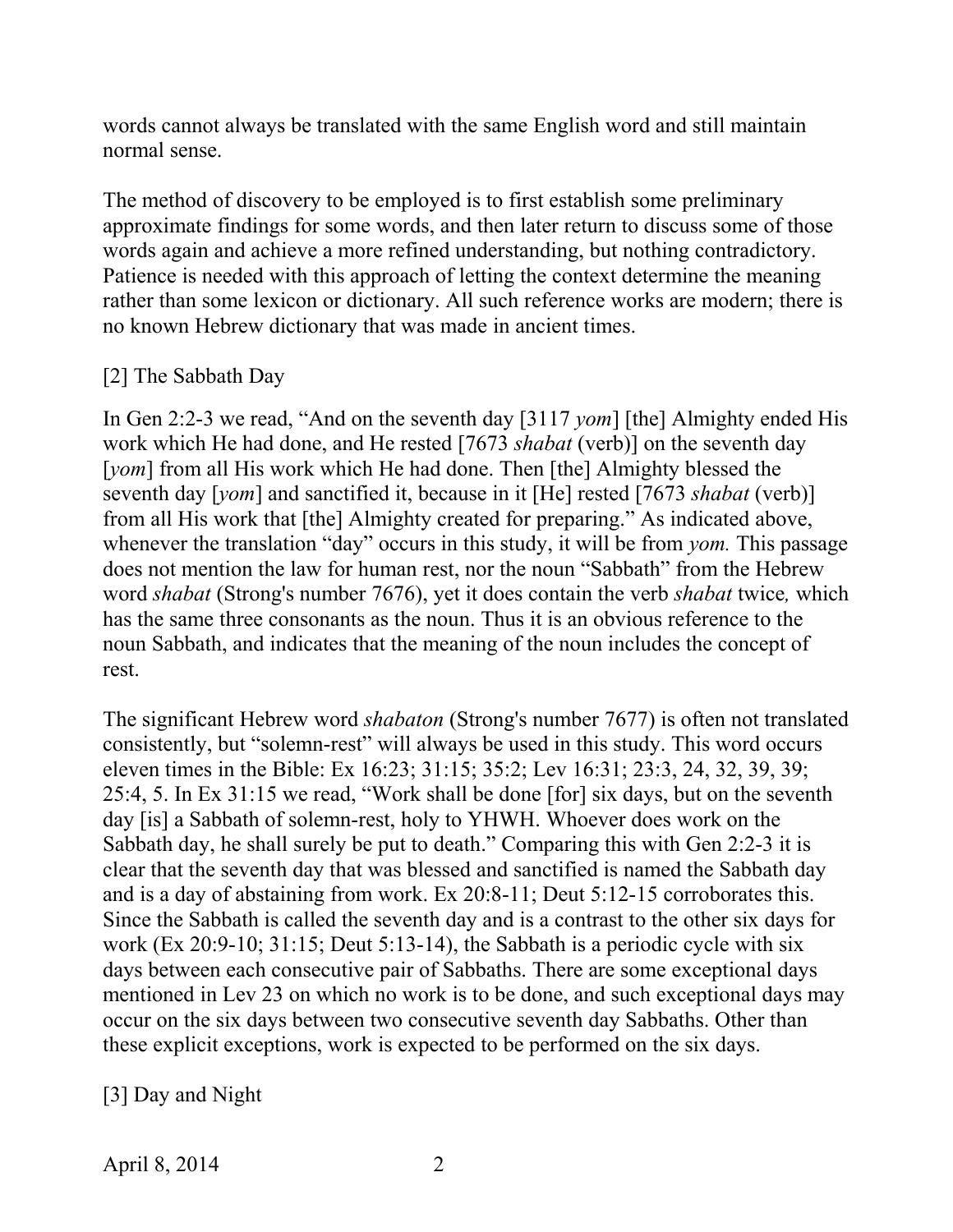There are examples in which day and night are opposites. In Jer 36:30 we read, "Therefore thus says YHWH concerning Jehoiakim king of Judah: 'He shall have no one to sit on [the] throne of David and his dead body shall be cast out to [the] heat by day and to [the] frost by night [3915 *lailah*].'" Here day and night are opposites, showing it is cooler at night than during the day. In Gen 31:39 we read, "That which was torn by beasts I did not bring to you; I bore the loss of it myself. You required it from my hand, whether stolen [by] day or stolen [by] night." Here again is an example where day and night are opposites. Some other corroborating examples of these opposites are in Gen 8:22; I Sam 28:20; I Ki 8:29; Ps 74:16; 88:1; 136:8-9; Eccl 8:16; Isa 27:3; 62:6; Amos 5:8. In these examples "day" refers to the daylight part of a 24-hour day. Explicit discussion of a 24-hour day is discussed next.

[4] A 24-Hour Day

As in the English language, Hebrew often has multiple meanings for one word, and it will now become quite clear that this is true for the Hebrew word *yom*.

Before giving a translation of Lev 8:35, note that it contains the Hebrew word *yomam* (Strong's number 3119), which is to be translated "daytime". This word is a form of *yom* used in a different Hebrew grammatical senses from *yom*. It may be argued that this word should also be translated day, as it usually is, but in order to distinguish between these words in translation, *yomam* is translated "daytime". Lev 8:35 states, "Therefore you shall abide [at the] door of the tent of meeting daytime [3119 *yomam* (adverb)] and night [for] seven days, and keeping [the] charge of YHWH, so that you may not die; for so I have been commanded." Here "seven days" refers to seven periods, each of which is a day and a night, so that "day" (used in the plural) here, is a daytime followed by a nighttime, a natural 24-hour period. Est 4:16 states, "Go gather all the Jews present in Shushan, and fast for me; neither eat nor drink [for] three days, night and day. Also I and my maids will fast likewise. And then I will go to the king, which is against [the] law; and if I perish, I perish!" Here "day" (used in the plural) is a nighttime followed by a daytime, a natural 24-hour period. These two examples differ in which comes first; one example has the daytime first in the 24-hour day, while the other has the nighttime first. But neither of these examples involves the Sabbath or a numbered day of the month, the primary focus of this study.

Ps 32:3-4 states, "When I kept silent my bones grew old through my groaning all the day. For daytime and night Your hand was heavy upon me; my strength was turned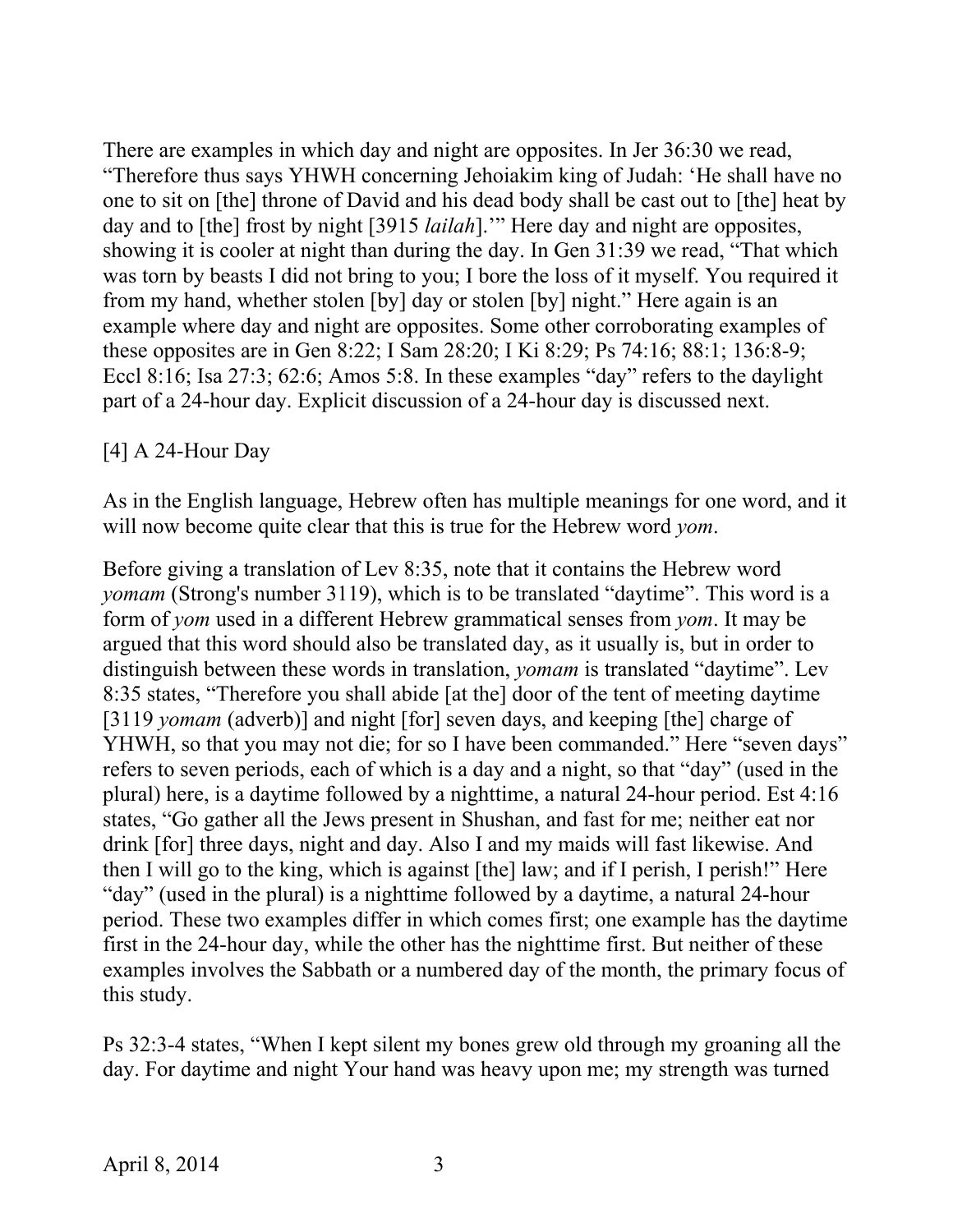into the drought of summer." Here one day is shown to be a daytime followed by a nighttime, a natural 24-hour day.

Neh 1:6 states (m-NKJV), "please let Your ear be attentive and Your eyes open, that You may hear the prayer of Your servant which I pray before You this day, daytime and night, for the children of Israel Your servants, and confess the sins of the children of Israel which we have sinned against You." Here one day is shown to be a daytime (Hebrew *yomam*) followed by a nighttime, a natural 24-hour day.

[5] Morning, Evening, and On the Morrow

The Hebrew word *boker* (Strong's number 1242) is a significant word, to be translated "morning". The Hebrew word *erev* (Strong's number 6153) is a significant word, to be translated "evening". Here are some of the verses that make it clear that morning and evening are time periods of the 24-hour day that are separated from one another. Lev 6:20 states, "This is the offering which Aaron and his sons are to present to YHWH on the day when he is anointed; the tenth of an ephah of fine flour as a regular grain offering, half of it in the morning and half of it in the evening." Deut 28:67 states (NKJV), "In the morning you shall say, 'Oh, that it were evening!' And at evening you shall say, 'Oh, that it were morning!' because of the fear which terrifies your heart, and because of the sight which your eyes see." Ps 55:17 states (NKJV), "Evening and morning and at noon I will pray, and cry aloud, and He shall hear my voice." II Chr 31:3 states, "The king also appointed a portion of his possessions for the burnt offerings: for the morning and evening burnt offerings, the burnt offerings for the Sabbaths and the new moons and the set feasts, as it is written in the law of YHWH."

For the sake of consistency for the reader, the Hebrew phrase *ad erev* will always be translated "until evening" and the Hebrew phrase *ad ha erev* will always be translated "until the evening" in this study. The Hebrew word *ad* is Strong's number 5704, which is a preposition whose meaning varies according to the expression in which it appears. The Hebrew word *ha* means "the". The presence or absence of the Hebrew word *ha* for "the" in the phrase "until the evening" seems to have no real significance as illustrated in Ex 18:13-14 (m-RSV), "On the morrow Moses sat to judge the people, and the people stood about Moses from morning until the evening. When Moses' father-in-law saw all that he was doing for the people, he said, 'What is this you are doing for the people? Why do you sit alone, and all the people stand about you from morning until evening?'" Here notice that verse 13 has "until the evening", while verse 14 merely has "until evening", yet both refer to the same event. The meaning of "until evening" in Ex 18:13-14 is generalized in Ps 104:23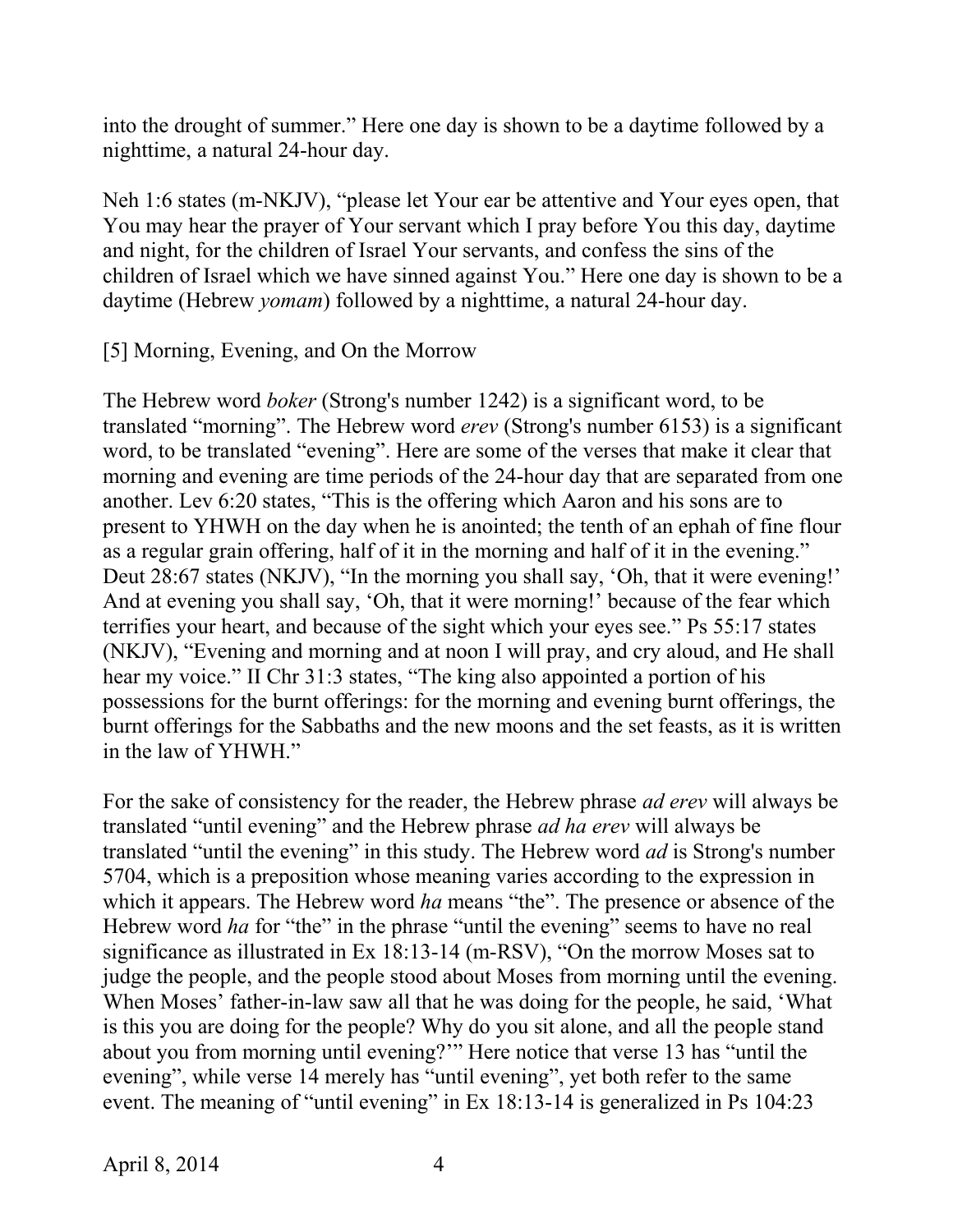where we find (m-NKJV), "Man goes out to his work and to his labor until evening." In an agricultural society where outdoor light is needed for earning a living by most people, this particular context would imply that "until evening" has the approximate sense of "until daylight fades". Later, more will be said about the phrase "until evening".

In Ex 18:13 immediately above, the phrase "on the morrow" is a translation of the Hebrew phrase *me macharat* where the flexible preposition *me* is Strong's number 4480 and *macharat* is Strong's number 4283 which means "morrow" and refers to the period of time following the normal sleep pattern. For example, again with the Hebrew phrase *me marharat*, in Gen 19:33-34 we read (JPS17), "And they made their father drink wine that night. And the first-born went in, and lay with her father; and he knew not when she lay down, nor when she arose. And it came to pass on the morrow, that the first-born said unto the younger: 'Behold, I lay yesternight with my father. Let us make him drink wine this night also; and go thou in, and lie with him, that we may preserve seed of our father.'" The translation "yesternight" is from the Hebrew word *emesh* (Strong's number 570) which also occurs in Gen 31:29, 42. (In the Hebrew, the two words *me macharat* have no space between them, as is typical with many prepositions.) Unfortunately, most translations use the word "day" instead of "morrow" here, which could give the reader the false impression that the Hebrew word *yom* may occur. For the sake of consistency for the reader, the Hebrew phrase *me macharat* will always be translated "on the morrow" in this study. Note that in Gen 19:34 above, the conversation that occurred "on the morrow" followed an event that occurred in the night, so that both the event and the conversation took place within the same sundown to sundown 24-hour period.

# [6] A Numbered Day of the Month

In Ex 12:18-19 we read (NKJV), "In the first month, on the fourteenth day of the month at evening, you shall eat unleavened bread, until the twenty-first day of the month at evening. For seven days no leaven shall be found in your houses, since whoever eats what is leavened, that same person shall be cut off from the congregation of Israel, whether he is a stranger or a native of the land." The unbroken time interval for eating only unleavened bread is here given a beginning time and an ending time, the whole period of which is stated to be seven days in length. Here "day" (used in the plural) is a 24-hour day, each of which begins "at evening" and ends "at evening". This context involves a numbered day of the month, a matter of primary interest in this study.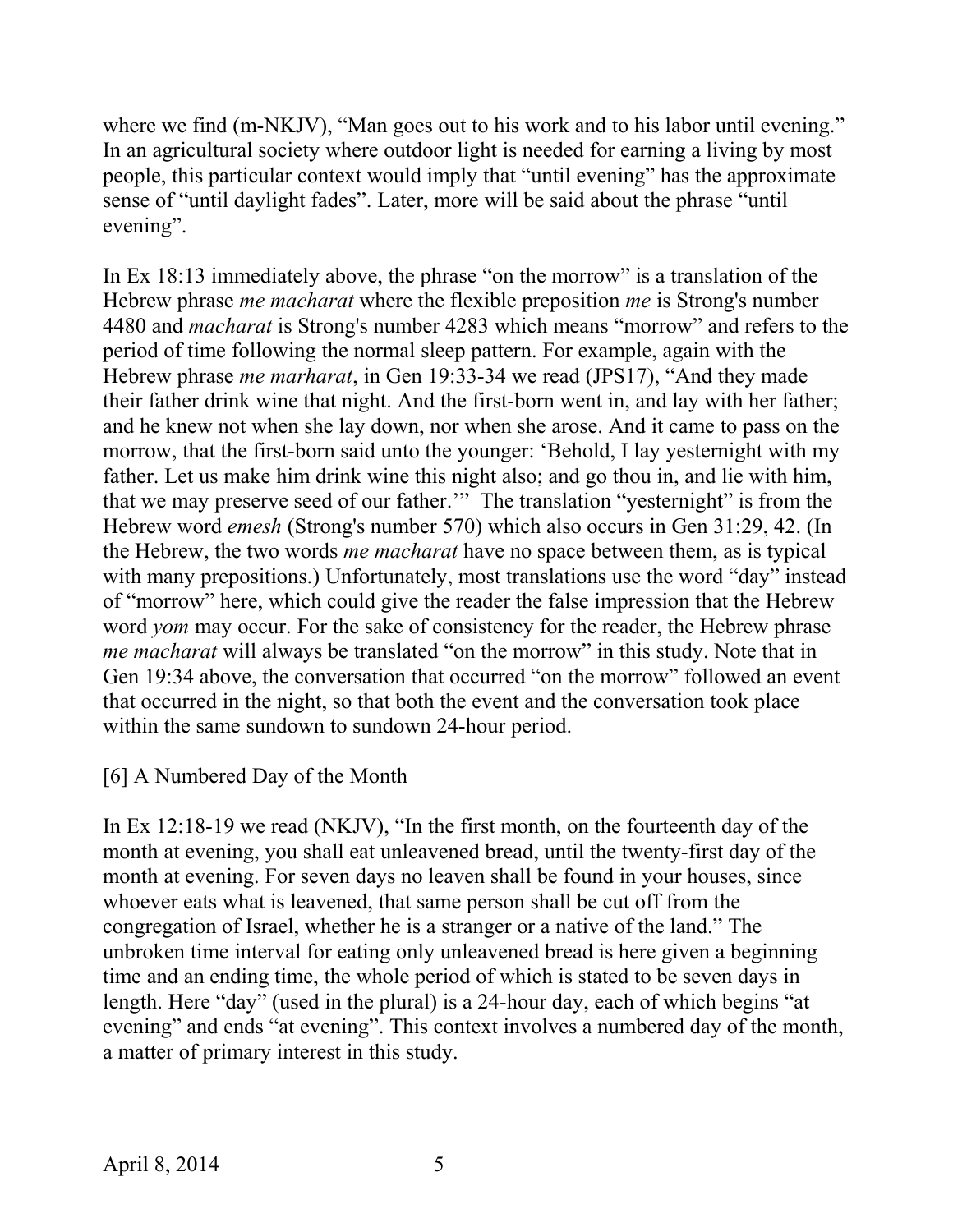Lev 23:27 states, "Also the tenth of this seventh month shall be the day of atonement. It shall be a holy convocation for you; you shall afflict your souls, and offer an offering made by fire to YHWH." This tenth day of the seventh month continues to be discussed down through to Lev 23:32 which states (m-NKJV), "It shall be to you a Sabbath of solemn rest, and you shall afflict your souls; on the ninth of the month at evening, from evening until evening, you shall celebrate your Sabbath." The Sabbath (Hebrew *shabat*) mentioned here twice, is the day of atonement rather than the Sabbath of the seventh day. (*shabat* is also used this way in Lev 16:31.) As in Ex 12:18 above, this verse mentions a numbered day of the month beginning "at evening". Since an "evening" is mentioned in Lev 23:32 as both the beginning and ending of this day, this is surely a 24-hour day rather than a daytime. Each of the seven days in Ex 12:18 is a 24-hour day also. Thus, as numbered days of the month, we have consistency of Ex 12:18 with Lev 23:32. This also makes the beginning and ending of *shabat* in agreement with the beginning and ending of a numbered day of the month.

### [7] Light and Darkness

In Ps 104:20 we read (NKJV), "You make darkness and it is night, in which all the beasts of the forest creep about." In Gen 1:4-5 we read, "And the Almighty saw that the light was good; and the Almighty separated the light from the darkness. And the Almighty called the light day, and the darkness He called night. And there was evening and there was morning one day." In this very first time that the words "day" and "night" occur, they are here defined in the Bible. Here the first use of "day" (Hebrew *yom*) is given the meaning "light", which obviously concerns its meaning in the sense of the daytime portion of a natural 24-hour day, rather than the 24-hour meaning of "day". Gen 1:4-5 does not explain how much light is needed at the extremities in order to be considered still day. The word "evening" occurs here for the first time, but is not defined in chapter 1 of Genesis. The possible meaning of the second use of "day" at the end of Gen 1:5 partly depends upon the meaning of "evening", which we now discuss. From Gen 1:4 we know that night is defined by darkness, except that when heavy rain prevails, daytime may appear dark. We are excluding such exceptions that muddy the water of discussion.

There are two passages of the Bible that demonstrate that evening lasts into the night. We will consistently translate the Hebrew word *neshef* (Strong's number 5399) as twilight. In Job 7:3-4 we read (m-RSV), "... so I am alotted months of emptiness, and nights of misery are apportioned to me. When I lie down I say, 'When shall I arise?' But the evening is long, and I am full of tossing til the twilight." Here many translations give "night" as the meaning of the Hebrew word *erev*. The word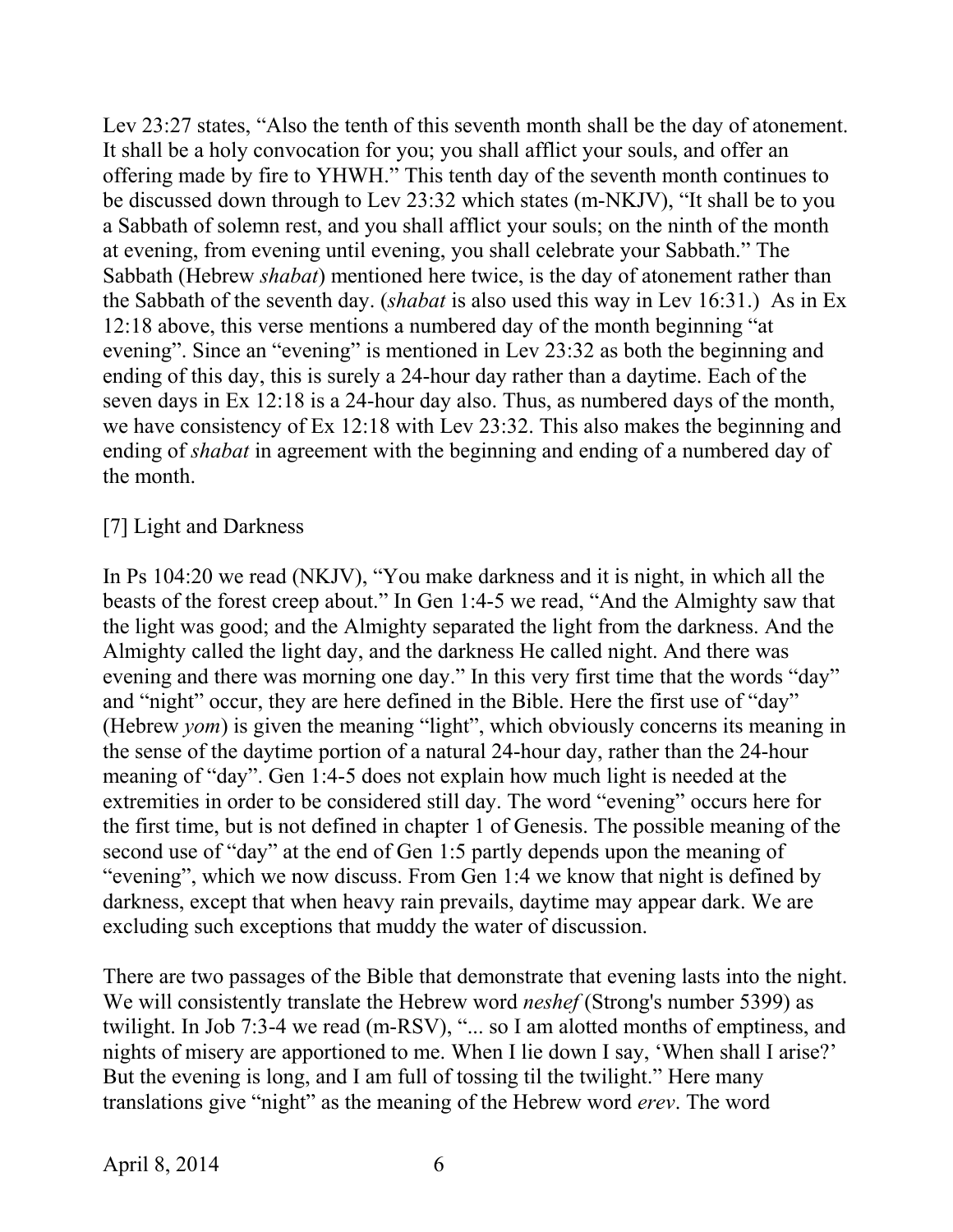translated "is long" in "the evening is long" is a translation of the Hebrew word *madad* (Strong's number 4058) which also occurs in I Ki 17:21 which reads, "And he stretched himself out on the child three times, and cried out to YHWH and said, 'O YHWH my Almighty, I pray, let this child's soul come back to him.'" Here "stretched himself" is the translation of the Hebrew word *madad*. Job is saying (in Job 7:3-4) that when he lies down, his conscious time in the evening is prolonged due to his physical discomfort.

Concerning the evening lasting into night, the other Scripture to be discussed is Ps 30:5. In order to understand how far "evening" extends here, the key issue is the Hebrew word following *erev*, which is the verb *leen* (Strong's number 3885). In Ps 30:5 we read (m-NKJV), "For His anger is but for a moment, His favor is for life; weeping may endure for an evening, but joy comes in the morning." Here the Hebrew verb *leen* is translated "may endure". This Hebrew verb *leen* occurs 85 times in the Old Testament, but it has two categories of meaning that are not related to one another; one is "to remain (or lodge)" and the other is "to murmur (or complain)". The latter meaning occurs 16 times (if Ps 59:15 is included as "howl" or "growl"), leaving 69 times upon which to decide the implications of *leen*. Of these 69 times, the word "night" is understood from the context or explicitly stated 51 times; for example, Judg 19:7 states (NKJV), "And when the man stood to depart, his father-inlaw urged him; so he lodged there again." Here the NASB has "spent the night" instead of "lodged". I Ki 19:9 reads, "Then he came to a cave, and lodged there; and behold, the word of YHWH came to him, and He said to him, 'What are you doing here, Elijah?"" Here the NKJV has "spent the night" instead of "lodged." What about the other  $18 (= 69 - 51)$  times, which includes Ps 30:5, our current focus? In all 17 cases (excluding Ps 30:5) the time period is not precise, but understood to be at least a night, and often many years. One highly figurative example in which Job's friends have been provoking him for many days is Job 17:2 in which Job says (NKJV), "Are not mockers with me? And does not my eye dwell on their provocation?" Here "dwell" is used for the Hebrew word *leen*. It thus seems understandable that JPS17, NASB, NKJV, and RSV translate the Hebrew word *erev* in Ps 30:5 as "night," yet the literal meaning is "evening". On the basis of the use of *leen* in the rest of the Tanak, it does seem that in Ps 30:5 evening extends into some of the night, perhaps until sleep comes. But in poetic language where there is a scarcity of words, translators often take liberties to capture their own thoughts on the intent of the Hebrew.

Recognizing that the biblical evening extends into the night, we are in a better position to comment on the use of "day" at the end of Gen 1:5, which reads, "And there was evening and there was morning one day." This must refer to a 24-hour day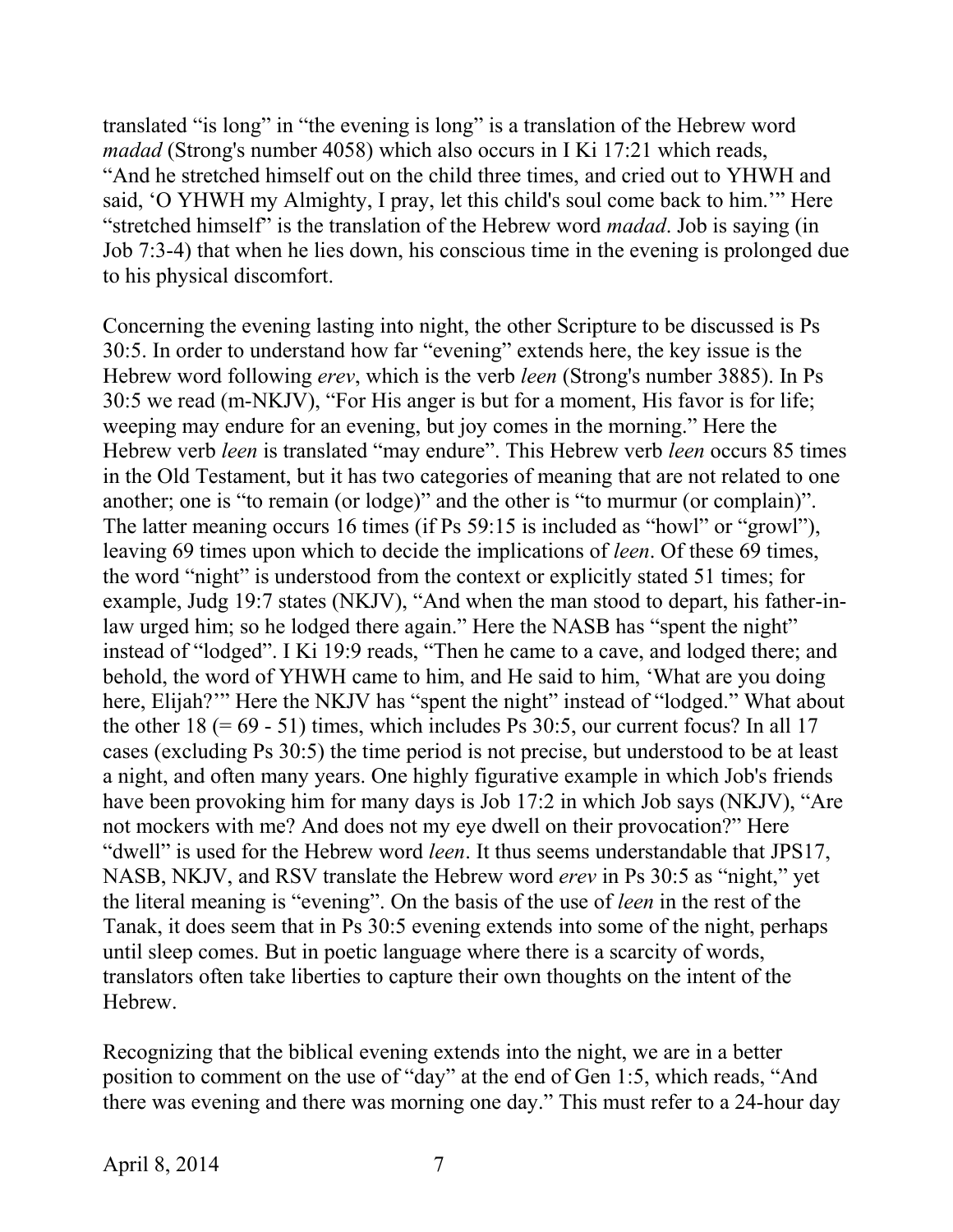rather than a daytime. We can only guess at why there is such brevity in the description of this day as well as the next five days. What happened at the very beginning of the first day? Any answer involves speculation.

### [8] The Stars

Note the words "stars" and "light" in Jer 31:35 where we read, "Thus says YHWH, Who gives the sun for a light by daytime, the ordinances of the moon and the stars for a light by night, Who disturbs the sea, and its waves roar (YHWH of hosts is His name)." The light coming from these heavenly bodies determine or separate daytime and night.

In Ps 136:7-9 we read (NKJV), "To Him who made great lights, for His mercy endures forever, the sun to rule by day, for His mercy endures forever, the moon and stars to rule by night, for His mercy endures forever." This serves as a commentary to Gen 1:16 which states, "And the Almighty made the two great lights: the greater light to rule the day, and the lesser light to rule the night; and the stars." The amount of the night that is ruled by the light of the moon varies greatly during the month, from no rulership at the astronomical new moon to full rulership at the full moon. Gen 1:14 mentions the purpose of defining "years", so the context of Gen 1:16 indicates general purposes for the sun, moon, planets, comets, and stars, rather than a precise description of what happened on that specific fourth day. Any claim that Gen 1:16 proves that the fourth day was a full moon is reading too much into that verse and ignoring the context of general purposes for the heavenly bodies. The thought of rulership by a heavenly body refers to dominance of its light. Since the moon itself has so much variation in dominance, as a sign for separating daytime from night, the role of the moon is speculative at best. On the other hand, as long as the weather is relatively clear, the stars are an excellent sign for separating daytime from night. Gen 1:14-16 does not mention the words "sun" or "moon", which puts emphasis on their function to serve as lights.

Sunset is the time when the circle of the sun first disappears over the horizon. After sunset, there is still a period of light from the sun (the sun rules) until the light from the stars begins to rule. The length of this time period, which is most of twilight, varies with the season and the latitude of the observer. At the equator this time is several minutes, but it can last a couple of hours in southern Canada and much longer when approaching the poles of the earth. If there had been a human observer on the earth during the first three days, he would have not been able to see the circle of the sun at all because, according to Gen 1:14, the heavenly lights were not yet "created". Thus there was no sunset during the first three 24-hour days, yet there were three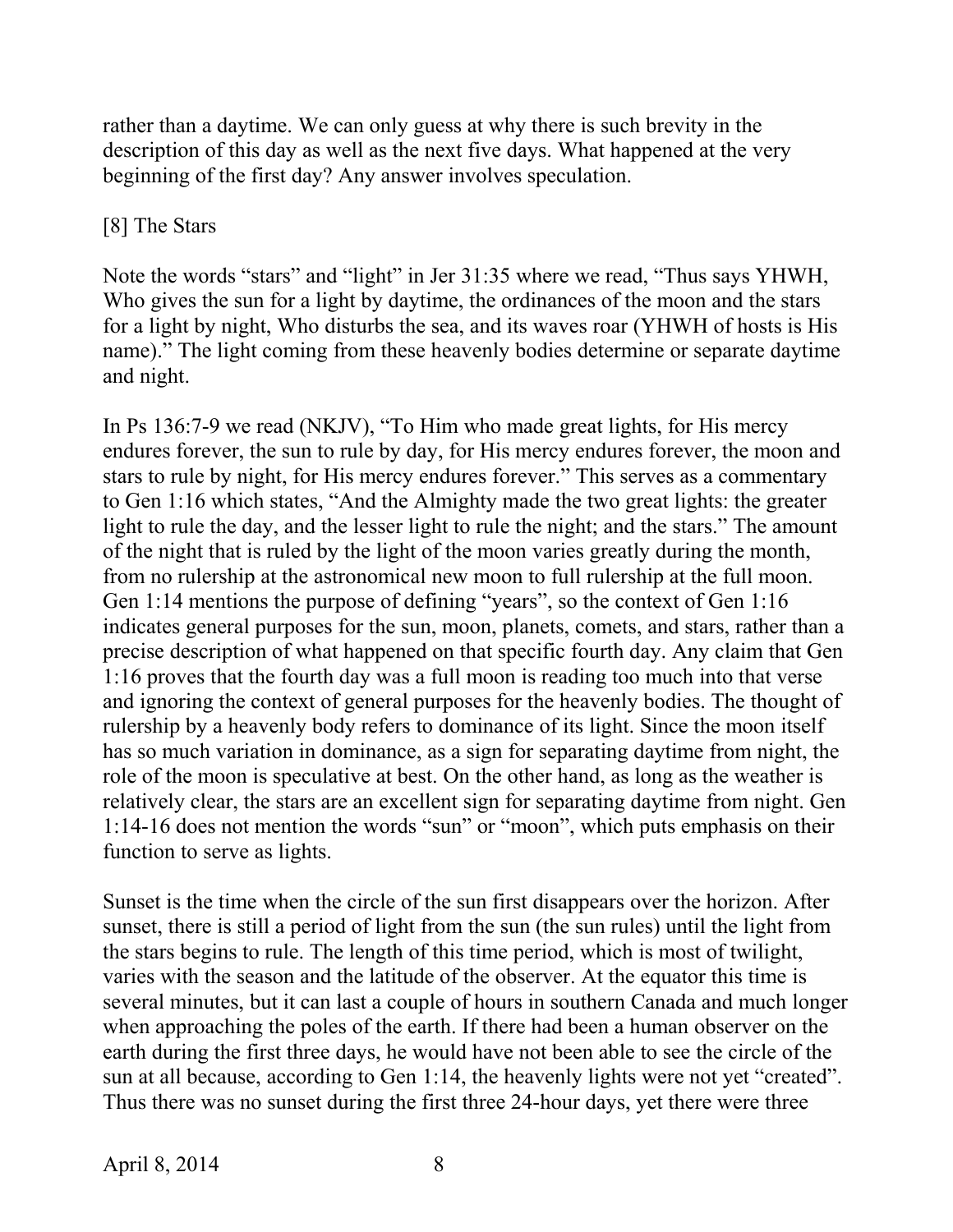periods of dark and light. In order to have consistency in light for rulership during the first three daytimes in comparison to the fourth day and beyond, it would seem that "sunset" is not the precise separator between daytime and night. Before discussing sunset in the Bible, there is another significant Scripture that involves the stars.

The Hebrew word *sachar* (Strong's number 7837) will consistently be translated "dawn". Neh 4:16 states (RSV), "From that day on, half of my servants worked on construction, and half of them held the spears, shields, bows, and coats of mail; and the leaders stood behind all the house of Judah." Note that one half of them were defending and one half of them were productive. Neh 4:21 states (RSV), "So we labored at the work, and half of them held the spears from the break of dawn till the stars came out." The break of dawn is near the start of the twilight of the morning, about the time when stars cease being visible. The defenders were active from about the time of the loss of the visibility of the stars to appearance of the stars. Neh 4:22 states (JPS17), "Likewise at the same time said I unto the people: 'Let every one with his servant lodge within Jerusalem, that in the night they may be a guard to us, and may labour in the day.'" Thus the defenders were to spend the night sleeping in Jerusalem with the others, but during the "day" defined by the light of the stars at both ends, the defenders were to be active. This is consistent with the concept of the light from the sun ruling the day in the sense that it prevents the stars from being visible. It is consistent with the first three days during which there was no sunset. Thus, daytime is when the stars are not visible. Israel is a land with significant hills and valleys, thus making sunset come at varying times depending on one's physical location. On the other hand, visibility of the stars is more uniform throughout Israel.

#### [9] Sunset is Not Technically in the Bible

There is no single Hebrew word for sunset in the Bible. In Josh 10:26-27 we read (m-NASB), "So afterward Joshua struck them and put them to death, and he hanged them on five trees; and they hung on the trees until the evening. And it came about at sunset that Joshua commanded, and they took them down from the trees and threw them into the cave where they had hidden themselves, and put large stones over the mouth of the cave, to this very day." Where this has "sunset", the margin of the NASB (Reference edition) states that this is literally "the time of the going of the sun". In this literal statement in the margin, the Hebrew verb *bo* (Strong's number 935) is translated "going" and the Hebrew word *shemesh* (Strong's number 8121) is translated "sun". There is never a Hebrew word for "down" in any of the 31 contexts of the Hebrew for "goes sun" for an alleged "sunset" in the Bible. These contexts are Gen 15:12, 17; 28:11; Ex 17:12; 22:26; Lev 22:7; Deut 11:30; 16:6; 23:11; 24:13, 15; Josh 1:4; 8:29; 10:13, 27; 23:4; Judg 19:14; II Sam 2:24; 3:35; I Ki 22:36; II Chr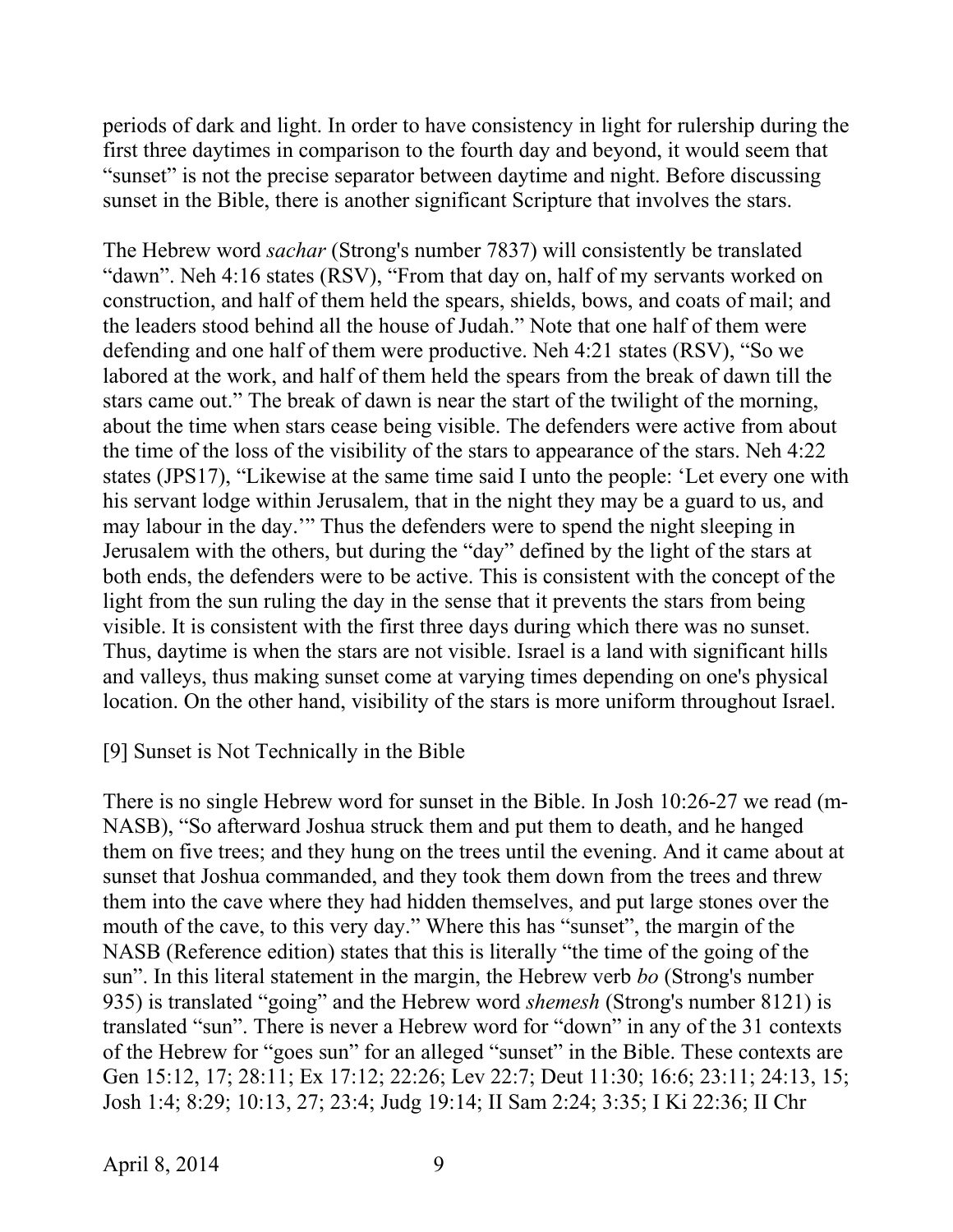18:34; Ps 51:1; 104:19; 113:3; Eccl 1:5; Isa 60:20; Jer 15:9; Amos 8:9; Micah 3:6; Zech 8:7; Mal 1:11. None of these contexts provides clear visual evidence of what "goes sun" means, but there are significant clues. If we see "sunset" in a translation, we should simply recognize that it is "goes sun", though the verb tense may vary.

In an Aramaic portion of the Old Testament we find in Dan 6:14 (NKJV), "And the king, when he heard these words, was greatly displeased with himself, and set his heart on Daniel to deliver him; and he labored till the going down of the sun to deliver him." The translation "going down" is from the Aramaic word *mehal* (Strong's number 4606), which only occurs in this place in Scripture. On page 166 of Wood at this verse it states, "literally, 'going in of the sun'". Since this Aramaic word only occurs one time and it's in the context of Babylon with no specific indication of its precise meaning, little can be said of this.

In Jer 6:4 we read (NASB), "Prepare war against her; arise, and let us attack at noon. Woe to us, for the day declines, for the shadows of the evening lengthen." This indicates that some of the evening occurs when there are long shadows, i.e., before sunset.

There is biblical evidence that "goes sun" is a loose time interval rather than a precise brief time. Deut 16:6 states, "... but at the place where YHWH your Almighty chooses to establish His name, you shall sacrifice the Passover in the evening at sungoes, at the time that you came out of Egypt." If we can determine the time interval for sacrificing the Passover, that should tell us something about the time of "goes sun". From Jer 6:4 above, we have already seen that "in the evening" includes some time before sunset.

[10] Sunrise is Opposite to Sunset

Notice the contrast between sunrise and sunset in Ps 50:1, "The Mighty One, the Almighty, YHWH, has spoken, and summoned the earth from the rising of the sun to its setting." In Ps 113:3 we read, "From the rising of the sun to its setting the name of YHWH is to be praised". In Eccl 1:5 we read (NASB), "Also the sun rises and the sun sets; and hastening to its place it rises there again." This contrast of opposites is also seen in Zech 8:7; Mal 1:11. If we can explain the biblical sunrise, that should help us explain the biblical sunset.

In Ps 104:21-22 we read, "The young lions roar after their prey, and seek their food from the Almighty. When the sun rises they gather together and lie down in their dens." Mr. Chris McBride spent several years living in the wild, studying the habits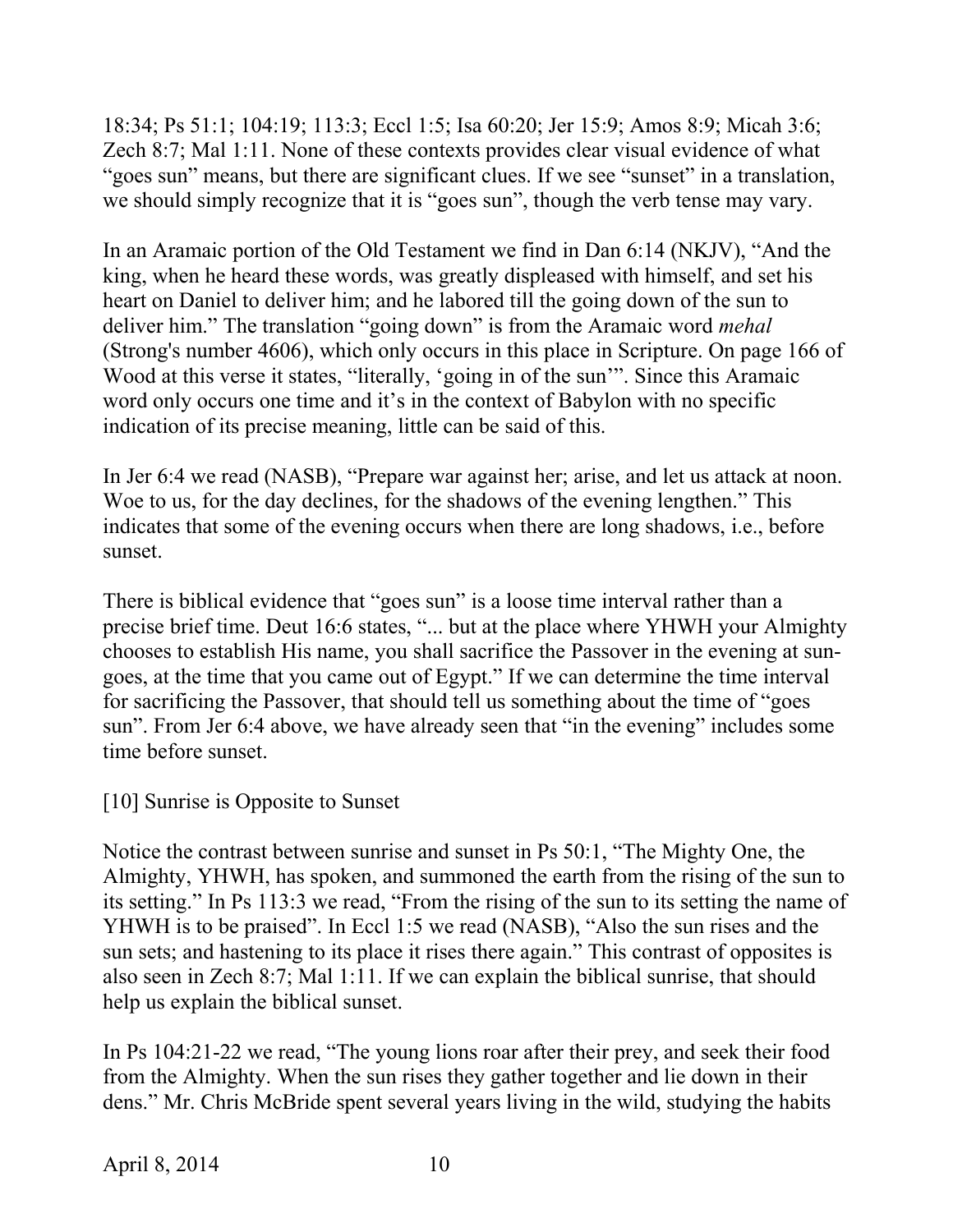of lions about 350 miles northeast of Johannesburg, South Africa. On page 152 of McBride we find, "From the observations I've made, it appears that temperature plays a tremendously important part in influencing lions' behavior patterns. I have taken the breathing rates of these lions under all sorts of conditions and found that it can vary from 120 times a minute in the heat of the day to about 12 times a minute in the cool of the evening. My belief is that they are mainly nocturnal hunters because it's easier for them to be active when it's cooler. They'll hunt in daylight on the Machaton when it rains, or on an overcast windy day, so it looks as if there's a purely physical explanation behind it." In relation to Ps 104:21-22 this shows that "when the sun rises" they become inactive because the temperature becomes warm. But when does the temperature become warm? On page 232 of Batton we find: "Minimum temperatures are usually experienced 30 min to an hour after sunrise." This indicates that biblical sunrise is not the moment when the sun begins to come up over the horizon, but it includes a significant time later when it begins to get warm.

In Nahum 3:17 we read (NKJV), "Your commanders are like swarming locusts, and your generals are like great grasshoppers, which camp on the hedges in a cold day; when the sun rises they flee away, and the place where they are is not known." Locusts and grasshoppers have similar habits. On page 6 of Dallinger we read, "Grasshoppers are usually quiet at night and active during the day. As with all insects, their bodies must be warm in order for them to be active. During the coolness of night they climb onto plants and rest quietly without moving. When the first rays of sunshine reach them in the morning, they begin to stir. After warming up, they start eating." Page 207 of Milne states, "Once a locust swarm is airborne, the only thing capable of stopping it is a change of weather. The pests fly on if their food reserves permit, as long as the temperature of day remains between 77 degrees and 104 degrees F., or above 81 degrees at night." Thus the biblical description of grasshoppers and locusts at sunrise cannot fit the time when the circle of the sun begins to come up over the horizon because at the latter time the temperature is still approaching its coolest time. This indicates that biblical sunrise includes a significant time after sunrise when it begins to get warm.

In Ex 22:2-3 we read (NKJV), "If the thief is found breaking in, and he is struck so that he dies, there shall be no guilt for his bloodshed. If the sun has risen on him, there shall be guilt for his bloodshed. He should make full restitution; if he has nothing, then he shall be sold for his theft." Here we see the difference between killing a thief before the sun has risen compared to afterward. Before visibility it is not considered murder because one cannot see the nature of the enemy, but after visibility it is murder. Thus, sunrise is associated with visibility, which occurs before the circle of the sun begins to show on the horizon.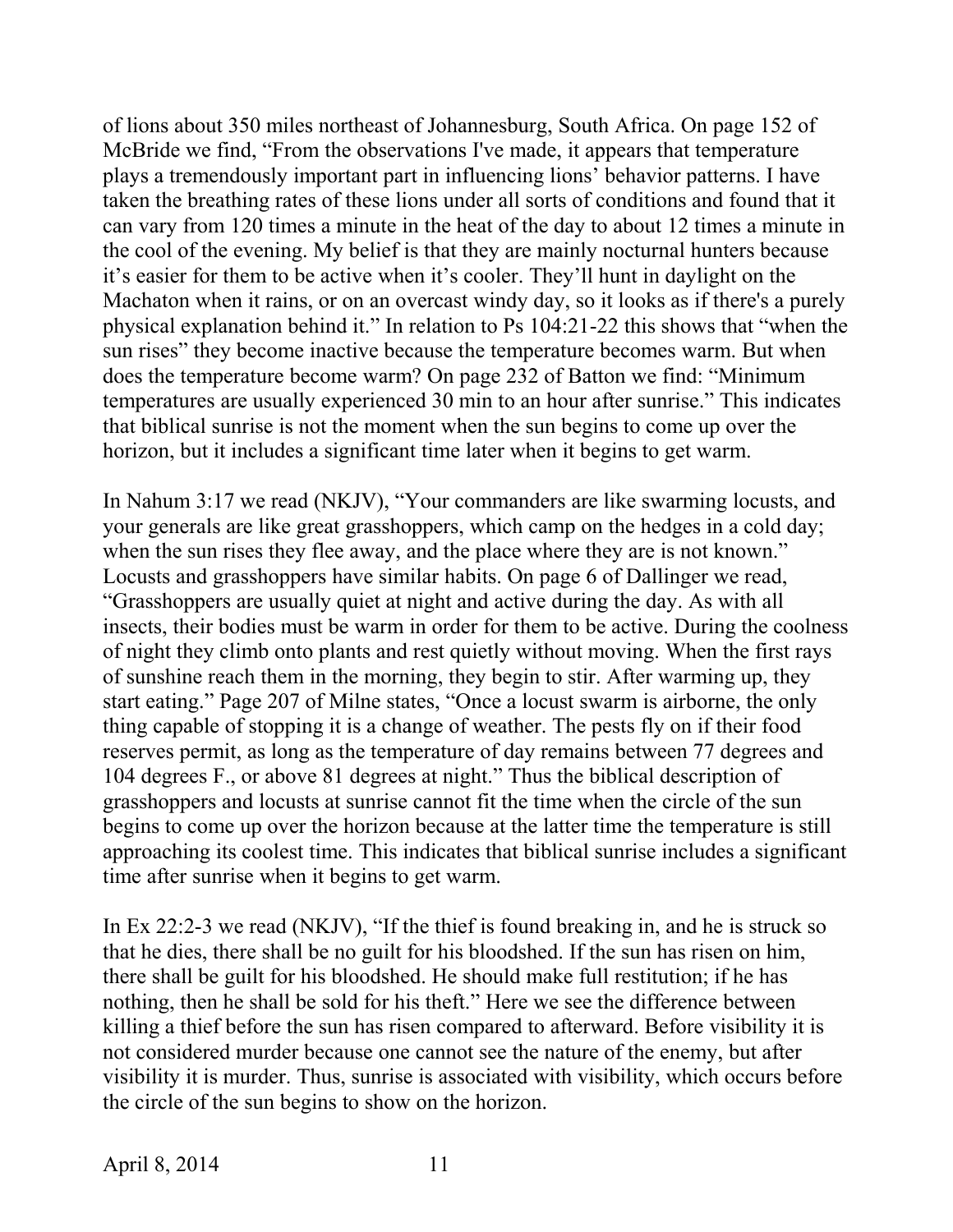The application of the meaning of biblical sunrise to the meaning of biblical sunset is that both are significant time intervals and both occupy a portion of daytime. Biblical sunrise occupies the first portion of daytime, and biblical sunset occupies the last portion of daytime. As indicated above, daytime is when the stars are not visible.

In Deut 24:15 we read, "Each day you shall give him his wages, and not let the sun go [down] on it, for he is poor and has set his heart on it; lest he cry out against you to YHWH, and it be sin to you." Here the word "down" is not based upon any specific Hebrew word that means "down". This verse indicates that daytime ends at the end of "the going of the sun" (already shown not to be identified with the circle of the sun going below the horizon).

In II Sam 3:35 we read, "And when all the people came to persuade David to eat food while it was still day, David took an oath saying, 'The Almighty do so to me, and more also, if I taste bread or anything else till the sun goes [down].'" Here the word "down" is not based upon any specific Hebrew word that means "down". This verse indicates that daytime ends at the end of "the going of the sun" (already shown not to be identified with the circle of the sun going below the horizon).

## [11] Between the Two Evenings

The Hebrew expression *ben ha arbayim* means "between the two evenings"; *ben* means "between", *ha* means "the", and *arbayim* is the dual plural form of "evening", meaning "two evenings". Whenever we encounter this expression, we will consistently translate it "between the two evenings". This occurs eleven times in the Bible: Ex 12:6; 16:12; 29:39, 41; 30:8; Lev 23:5; Num 9:3, 5, 11; 28:4, 8. In Ex 12:6 we read (m-NKJV), "Now you shall keep it until the fourteenth day of the same month. Then the whole assembly of the congregation of Israel shall kill it between the two evenings." In Lev 23:5 we read, "On the fourteenth of the first month between the two evenings is YHWH's Passover." If someone should conjecture that "between the two evenings" means any time between the evening on one certain day and the evening on the following day, this could be refuted by going to Deut 16:6 where the time for sacrificing the Passover is when "goes sun", and certainly this latter expression does not mean a 24-hour day.

In Num 28:3-4 we read, "And you shall say to them, 'This is the offering made by fire which you shall offer to YHWH: two male lambs in their first year without blemish, each day, as a regular burnt offering. The one lamb you shall offer in the morning, the other lamb you shall offer between the two evenings." (Ex 29:38-39 is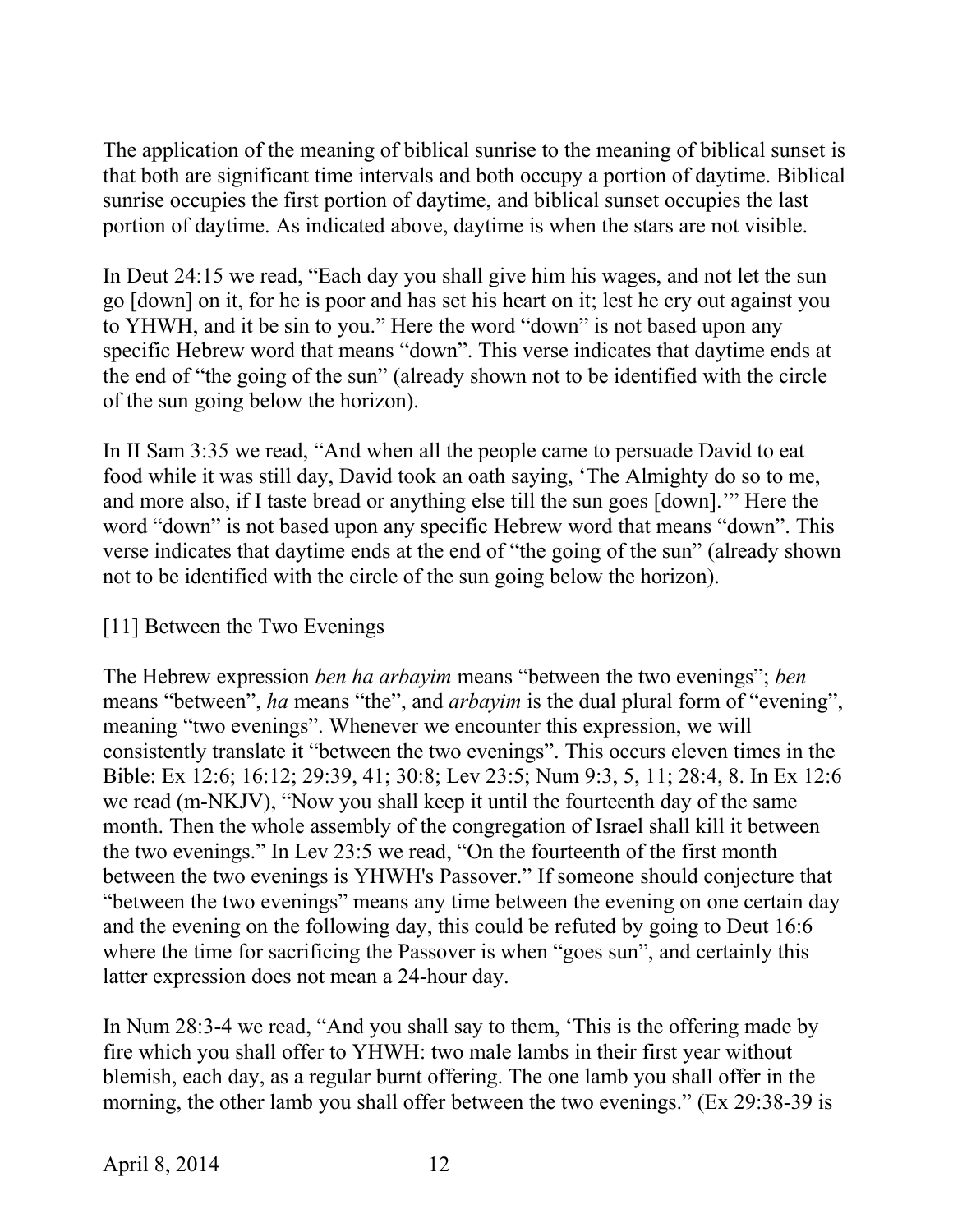similar.) This sacrifice between the two evenings is called the evening sacrifice in Ezra 9:4-5 as follows, "Then everyone who trembled at the words of the Almighty of Israel assembled to me, because of the transgression of those who had been carried away captive, and I sat astonished until the evening sacrifice. At the evening sacrifice I arose from my fasting; and having torn my garment and my robe, I fell on my knees and spread out my hands to YHWH my Almighty." This evening sacrifice is also mentioned in II Ki 16:15; Ps 141:2; Dan 9:21. It is also mentioned without the word "evening" explicitly stated, but nevertheless understood, in I Ki 18:29, 36. In reading I Ki 18:29-45 it should become obvious that from the time of the first mention of the evening sacrifice until darkness is indicated due to heavy clouds in I Ki 18:45, some hours of daylight must have passed. Thus "between the two evenings" as the time of the evening sacrifice must occupy some hours in the afternoon before the night begins.

Hence the Passover sacrifice must occur during some hours in the afternoon before the night begins, and Deut 16:6 shows this to be called "goes sun" or "sunset" in common translations.

[12] Conclusion concerning the Sabbath Day and a Numbered Day of the Month

The biblical evidence that a daytime ends when the stars become visible is based upon Jer 31:35; Ps 136:7-9; Gen 1:16; Neh 4:16, 21-22 (see section 8). This evidence along with the evidence of sunrise (from Ps 104:21-22 and Nahum 3:17, discussed in section 10) leads to the conclusion that "the going of the sun" spans a few hours, but it ends with the appearance of the stars. In English usage, the time of "sunset" is brief and precise, but in the Bible the phrase "the going of the sun" lasts some hours and ends when the stars appear. Deut 16:6 says that the sacrifice of the Passover animal occurs during the "going of the sun". Deut 16:6 also mentions "in the evening", which is not precise, so Deut 16:6 clarifies this by adding "at the going of the sun". The phrase "in the evening" can vary from sometime in the afternoon until sometime in the night; the Bible does not state the exact beginning and ending time of "in the evening".

The expression "between the two evenings" indicates that there are two evenings. Ex 12:18 and Lev 23:32 showed that the Sabbath and a numbered day of the month begin at evening and end at evening (see section 6), but we need to discuss which evening. From Jer 6:4 and I Ki 18 we have seen that one evening begins before sunset. From Job 7:4 and Ps 30:5 we have seen that evening lasts into night. Within the evening there is a transition from daytime to night when the stars become visible.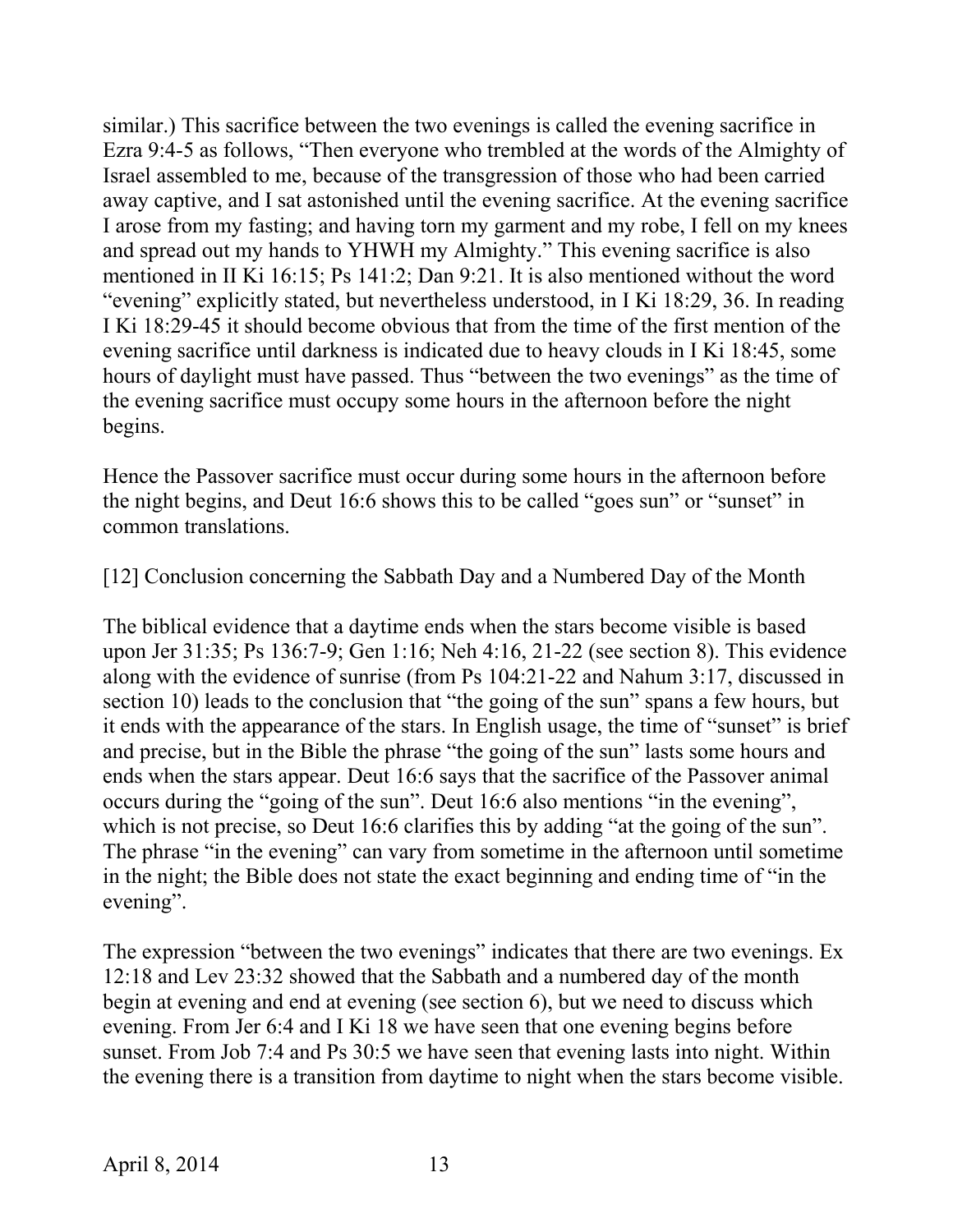The biblical word for evening is ambiguous, so the only solution to determining the "evening" that begins a day is a process of logically eliminating all but one rational choice. Several verses above showed that a biblical 24-hour day is either a daytime followed by a night, or a night followed by a daytime. Only the latter choice allows evening to begin and end a 24-hour biblical day, so only this choice is viable to show the boundaries of a day. This is also the only plausible choice to be the start of the second evening, so that Lev 23:32 means the Sabbath is to be kept from the second evening to the second evening. Deut 24:15 and II Sam 3:35 add weight to this. The conclusion is that the Sabbath and a numbered day of the month begin and end at the beginning of night when the stars come out, and that this is also the start of the second evening.

[13] Context of Ex 16:23 with Explanation

The manna was available for gathering only on six mornings because:

Ex 16:8 "... in the morning bread to the full..."

Ex 16:12 "... in the morning you shall be filled with bread..."

Ex 16:13-14 "... in the morning the dew lay all around the camp. And when the layer of dew lifted, there on the surface of the wilderness was a fine flaky substance, fine as frost on the ground."

Ex 16:19 "... let no one leave any of it till morning."

Ex 16:21 "So they gathered it every morning..."

On the Sabbath the Israelites were not to go out to gather the manna "in the morning" as they did on the other six mornings. The emphasis is on "morning" because that is the only time of the day that the new manna was first available for gathering.

Note the literal wording in Ex 16:23 "... Morrow [Hebrew *machar*] is a solemn rest of holy Sabbath ... lay up for yourselves all that remains, to be kept until the morning." Note the contrast between Ex 16:19 above and Ex 16:23 especially at the end concerning leaving the previous mornings' manna "until the morning". Ex 16:23 is *not* saying that the Sabbath *begins* in the morning (which does relate to *machar* = morrow), but it refers to the fact that on the Sabbath in the morning, which would otherwise be the normal time for gathering manna, they were not to go and gather it, but instead (contrary to the other six mornings) they were to leave it over and keep it until the morning. When understood in the context relating to activity that takes place in the morning, Ex 16:23 does not say that the Sabbath begins in the morning (*machar* = morrow). In His wisdom, our Father provided the manna at the most convenient time of the day for gathering, cooking, and then eating, all within the